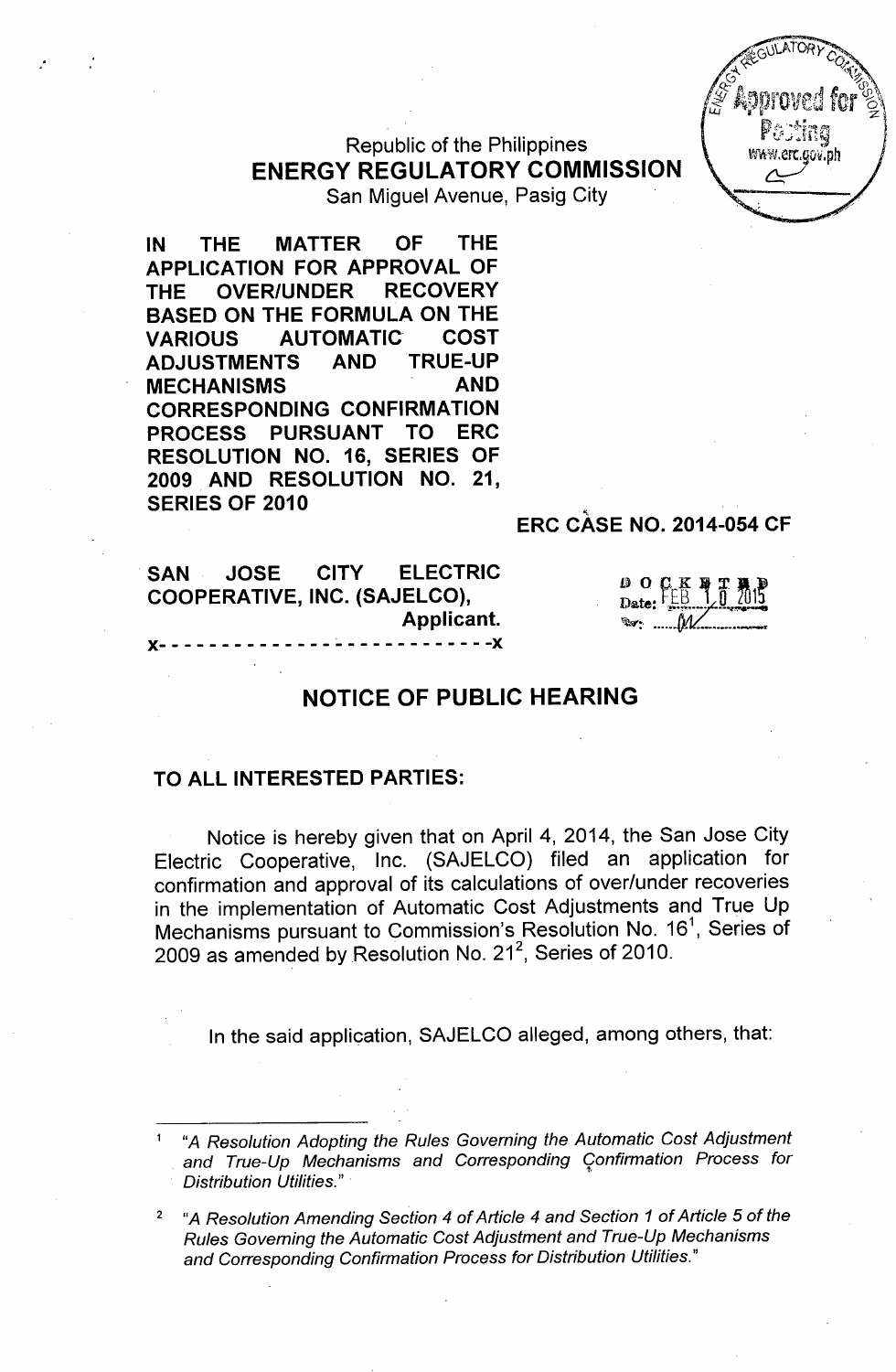$\sim$ 

р.

- 1. It is a duly organized electric cooperative with the principal office at San Jose City, Nueva Ecija, where it may be served with legal processes. It represented in this instance by its General Manager, Mr. Celestino P. Pobre, of legal age, Filipino, married and with office address the SAJELCO's Principal Office, San Jose City, Nueva Ecija;
- 2. It is the exclusive franchise holder issued by the National Electrification Administration (NEA) to operate an electric light and power services in San Jose City, Palayan City, Science City of Muñoz and the Municipality of Llanera, all in the Province of Nueva Ecija;
- 3. Pursuant to the Commission's Resolution No. 16, Series of 2009 and Resolution No. 21, Series of 2010, Luzon Distribution Utilities (DUs) and Electric Cooperative (ECs) are required to file their respective consolidated application for the approval of their confirmation filing on the Calculation of the Over or Under Recovery in the implementation of various adjustment mechanisms as follows:
	- a. Generation Rate Over/Under Recovery Adjustment Mechanism;
	- b. Transmission Rate Over/Under Recovery Adjustment Mechanism;
	- c. System Loss Rate Over/Under Recovery Adjustment Mechanism;
	- d. Lifeline Subsidy Rate Over/Under Recovery Mechanism; and
	- e. Senior Citizen Rate Over/Under Recovery Mechanism;
- 4. In applying the various formulae in the determination of the adjustments and the recovery or refund of over or under recoveries, it adopted the respective formula as provided for in the Commission's Resolution No. 16, Series of 2009 and Resolution No. 21, Series of 2010 together with the specific definitions and sub-formula for each item thereof;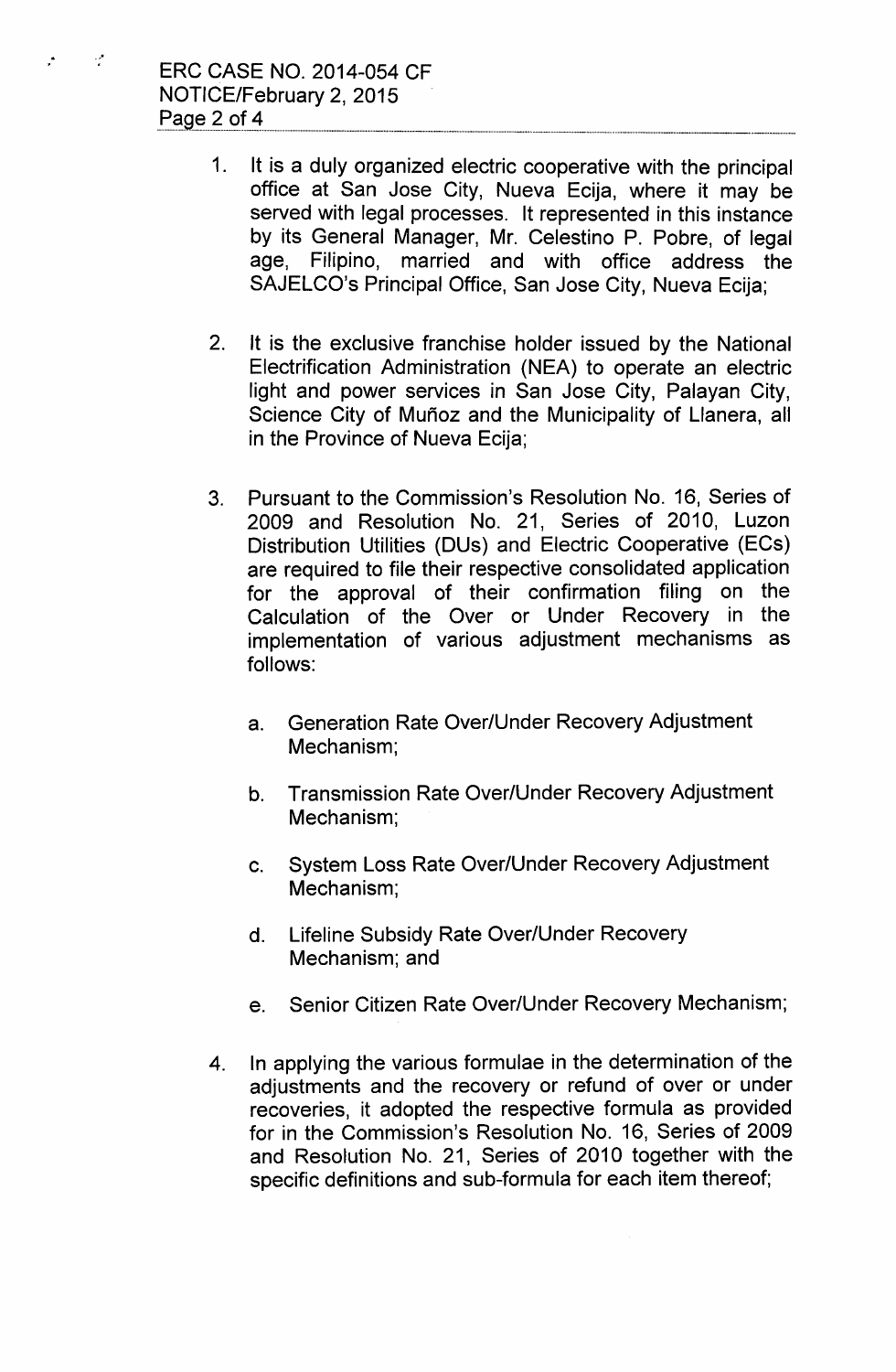,,;.

| 5. It attached to the application respective computations and<br>actual calculation of its (Over)/Under Recoveries: |
|---------------------------------------------------------------------------------------------------------------------|
| (OVER)/UNDER RECOVERY                                                                                               |

| (OVER)/UNDER RECOVERY |              |                               |                |                  |  |  |
|-----------------------|--------------|-------------------------------|----------------|------------------|--|--|
|                       | 2011 (PhP)   | 2012 (PhP)                    | 2013 (PhP)     | TOTAL (PhP)      |  |  |
| Generation            | 4,362,879.93 | (2,909,103.31)                | (1,757,809.11) | (304, 032.49)    |  |  |
| Transmission          | 7,416,771.77 | (6,094,420.73)                | (3,446,383.88) | (2, 124, 032.84) |  |  |
| <b>System Loss</b>    | 552,670.05   | (4,006,892.84)                | (104, 809.52)  | (3,559,032.31)   |  |  |
| <b>Lifeline Rate</b>  | 103,354.41   | (75, 302.35)                  | (109, 640.57)  | (81,588.51)      |  |  |
| <b>Senior Citizen</b> | 1,260,98     | (882.09)                      | (1, 123.97)    | (745.08)         |  |  |
| TOTAL (PhP)           |              | 12,436,937.14 (13,086,601.32) | (5,419,767.05) | (6,069,431.23)   |  |  |

6. In support of the application, it submitted the following documents for the period January 2011 to December 2013:

| Summary of O/U Recoveries;                      | Annex 1  |
|-------------------------------------------------|----------|
| Computation of O/U Recoveries - GR;             | Annex 2  |
| Computation of O/U Recoveries – SLR;            |          |
| Computation of O/U Recoveries – TR;             |          |
| Computation of O/U Recoveries - LR;             |          |
| Computation of O/U Recoveries - Senior Citizen; |          |
| Power Bills from AES with Official Receipts;    | Annex 3  |
| Power Bills from NGCP with Official Receipts;   | Annex 4  |
| ERC Form DU-M01 & DU-M02;                       | Annex 5  |
| Consumer Bills;                                 | Annex 6  |
| <b>Computation of Generation Rate;</b>          | Annex 7  |
| Computation of system loss Rate;                | Annex 7  |
| <b>Computation of Transmission Rate;</b>        | Annex 8  |
| <b>Computation of Lifeline Rate;</b>            | Annex 9  |
| <b>Computation of Senior Citizen Rate;</b>      |          |
| MFSR-Section B & E                              | Annex 11 |
| <b>Supplier &amp; Transmission Data Sheet</b>   | Annex 12 |
| <b>Statistical Data Sheet</b>                   | Annex 13 |
| Frequency Distribution by kWh Consumption       | Annex 14 |
| <b>URR Model</b>                                | Annex 15 |
| Soft Copy                                       |          |

7. It prays of the Commission that the submitted calculations and computations it prepared be approved and, upon receipt of the order of approval, it be allowed to propose the scheme of refund/recovery as the case may be.